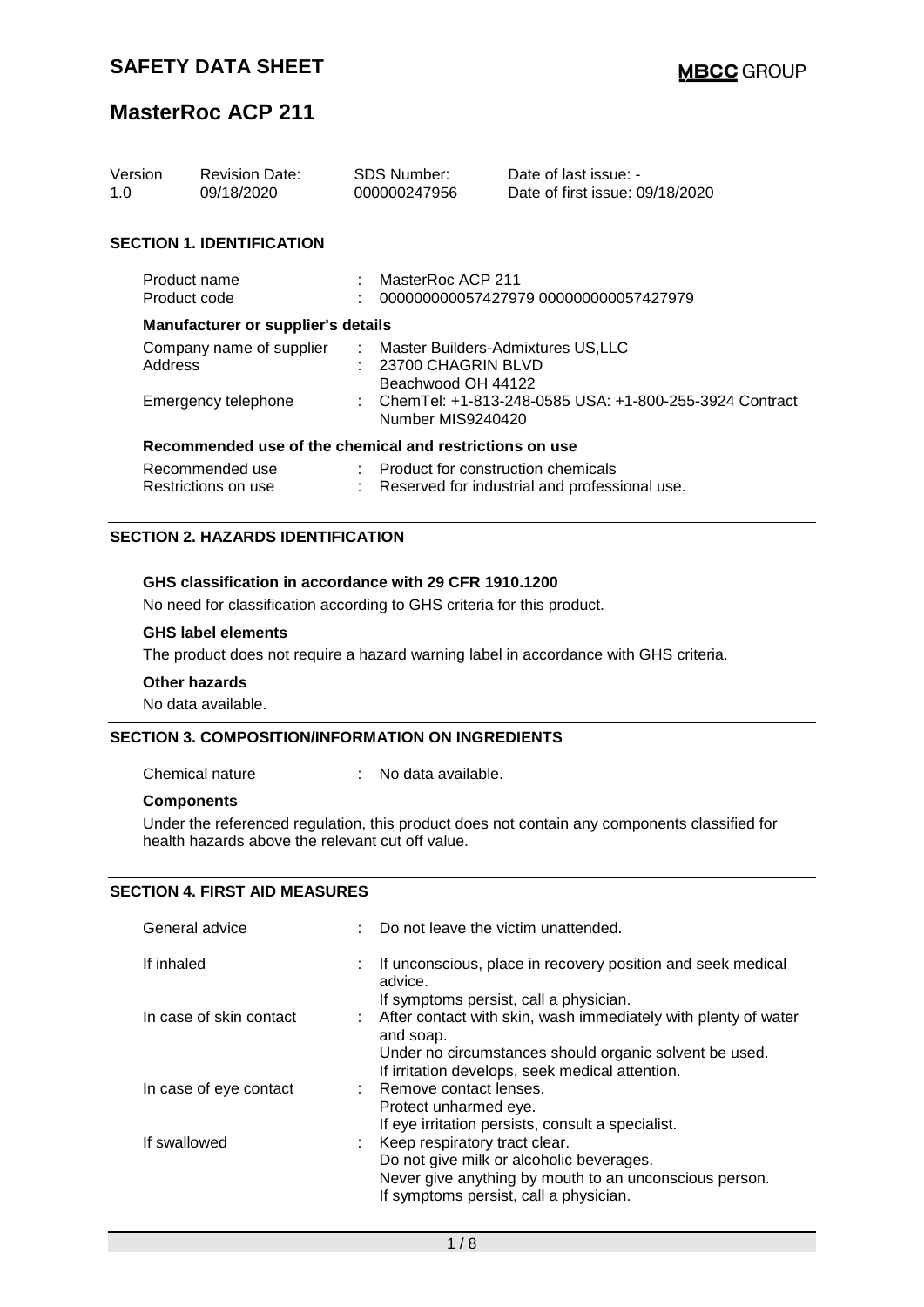| Version<br>1.0                                                    |                                               | <b>Revision Date:</b><br>09/18/2020      |                                                      | <b>SDS Number:</b><br>000000247956                                                                                                                     | Date of last issue: -<br>Date of first issue: 09/18/2020 |  |  |  |  |
|-------------------------------------------------------------------|-----------------------------------------------|------------------------------------------|------------------------------------------------------|--------------------------------------------------------------------------------------------------------------------------------------------------------|----------------------------------------------------------|--|--|--|--|
| Most important symptoms<br>and effects, both acute and<br>delayed |                                               | ÷.                                       | None known.                                          |                                                                                                                                                        |                                                          |  |  |  |  |
|                                                                   |                                               | Notes to physician                       | ÷                                                    | Treat symptomatically.                                                                                                                                 |                                                          |  |  |  |  |
|                                                                   |                                               | <b>SECTION 5. FIRE-FIGHTING MEASURES</b> |                                                      |                                                                                                                                                        |                                                          |  |  |  |  |
|                                                                   |                                               | Suitable extinguishing media             | - 11                                                 | Water spray<br>Foam<br>Dry powder<br>Carbon dioxide (CO2)                                                                                              |                                                          |  |  |  |  |
|                                                                   | media                                         | Unsuitable extinguishing                 |                                                      | High volume water jet                                                                                                                                  |                                                          |  |  |  |  |
|                                                                   | fighting                                      | Specific hazards during fire             | See SDS section 10 - Stability and reactivity.<br>÷. |                                                                                                                                                        |                                                          |  |  |  |  |
|                                                                   | ucts                                          | Hazardous combustion prod-               |                                                      | harmful vapours<br>nitrogen oxides<br>fumes/smoke<br>carbon black<br>carbon oxides                                                                     |                                                          |  |  |  |  |
|                                                                   |                                               | Further information                      |                                                      | Standard procedure for chemical fires.<br>Use extinguishing measures that are appropriate to local cir-<br>cumstances and the surrounding environment. |                                                          |  |  |  |  |
|                                                                   | for fire-fighters                             | Special protective equipment             |                                                      | Wear self-contained breathing apparatus for firefighting if nec-<br>essary.                                                                            |                                                          |  |  |  |  |
|                                                                   | <b>SECTION 6. ACCIDENTAL RELEASE MEASURES</b> |                                          |                                                      |                                                                                                                                                        |                                                          |  |  |  |  |

### **SECTION 6. ACCIDENTAL RELEASE MEASURES**

| Personal precautions, protec- :<br>tive equipment and emer-<br>gency procedures | Do not breathe vapour/aerosol/spray mists.<br>Wear eye/face protection.<br>If exposed to high vapour concentration, leave area immedi-<br>ately.<br>Use personal protective clothing.<br>Handle in accordance with good building materials hygiene<br>and safety practice. |
|---------------------------------------------------------------------------------|----------------------------------------------------------------------------------------------------------------------------------------------------------------------------------------------------------------------------------------------------------------------------|
| Environmental precautions                                                       | : If the product contaminates rivers and lakes or drains inform<br>respective authorities.                                                                                                                                                                                 |
| Methods and materials for<br>containment and cleaning up                        | Wipe up with absorbent material (e.g. cloth, fleece).<br>Keep in suitable, closed containers for disposal.                                                                                                                                                                 |

## **SECTION 7. HANDLING AND STORAGE**

| fire and explosion                             | Advice on protection against : Normal measures for preventive fire protection.                                              |
|------------------------------------------------|-----------------------------------------------------------------------------------------------------------------------------|
| Advice on safe handling                        | : For personal protection see section 8.<br>Smoking, eating and drinking should be prohibited in the ap-<br>plication area. |
| Conditions for safe storage                    | : Electrical installations / working materials must comply with<br>the technological safety standards.                      |
| Further information on stor-<br>age conditions | Keep only in the original container in a cool, dry, well-<br>ventilated place away from ignition sources, heat or flame.    |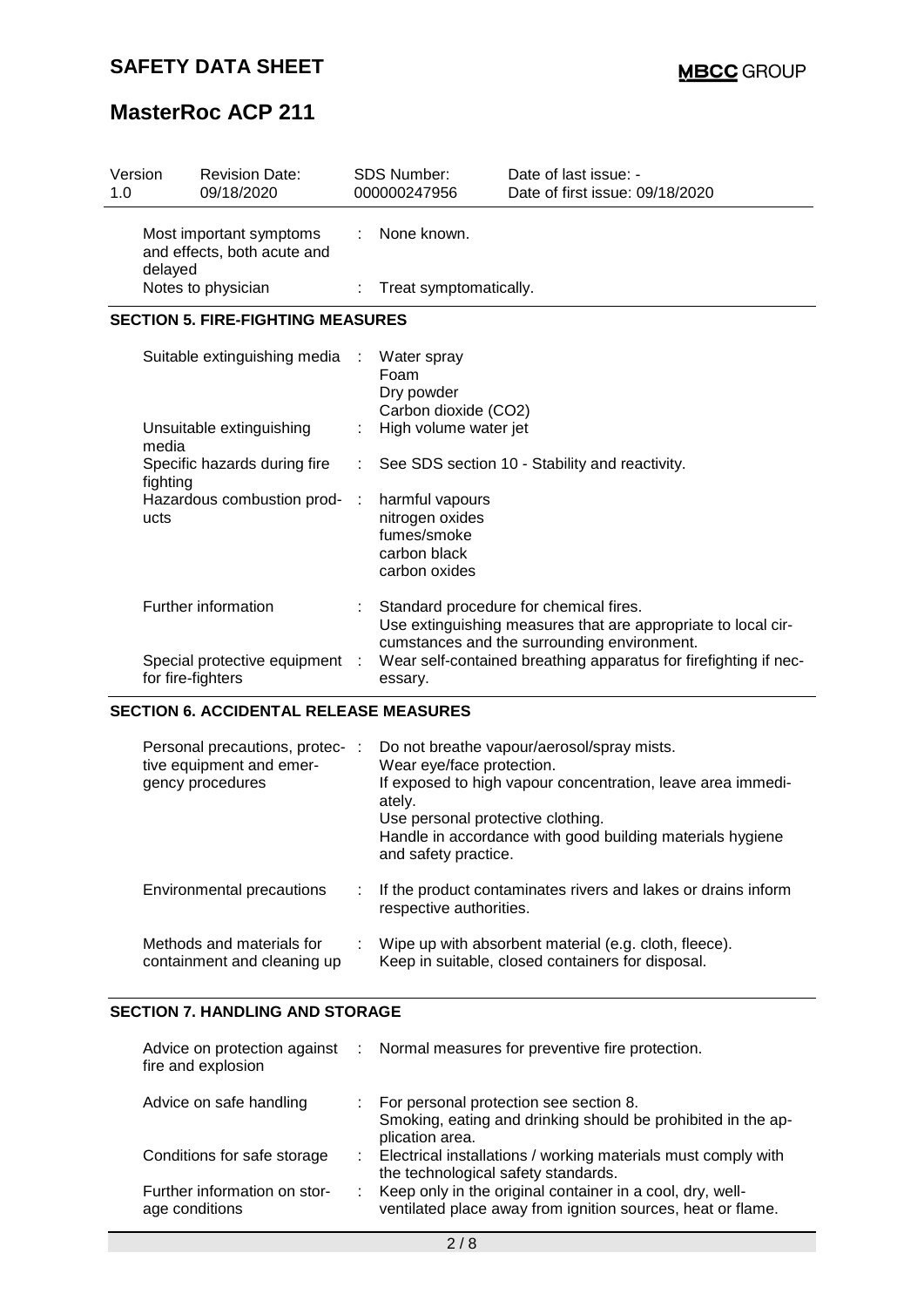| Version<br>1.0     | <b>Revision Date:</b><br>09/18/2020           | SDS Number:<br>000000247956 |                                      | Date of last issue: -<br>Date of first issue: 09/18/2020 |
|--------------------|-----------------------------------------------|-----------------------------|--------------------------------------|----------------------------------------------------------|
|                    |                                               |                             | Protect from direct sunlight.        |                                                          |
| Materials to avoid |                                               | ÷                           | No applicable information available. |                                                          |
|                    |                                               |                             |                                      | No materials to be especially mentioned.                 |
|                    | Recommended storage tem- : 32 °F / 0 °C       |                             |                                      |                                                          |
| perature           | Further information on stor-<br>age stability | ÷                           | Minimum storage temperature:         |                                                          |

### **SECTION 8. EXPOSURE CONTROLS/PERSONAL PROTECTION**

### **Ingredients with workplace control parameters**

Contains no substances with occupational exposure limit values.

| <b>Engineering measures</b>               | No applicable information available.                                                                                                         |
|-------------------------------------------|----------------------------------------------------------------------------------------------------------------------------------------------|
| Personal protective equipment             |                                                                                                                                              |
| Respiratory protection<br>Hand protection | : Wear respiratory protection if ventilation is inadequate.                                                                                  |
| <b>Remarks</b>                            | Wear chemical resistant protective gloves. Manufacturer's<br>directions for use should be observed because of great di-<br>versity of types. |
| Eye protection                            | Safety glasses                                                                                                                               |
| Skin and body protection                  | Protective suit                                                                                                                              |
| Protective measures                       | Do not inhale gases/vapours/aerosols.                                                                                                        |
|                                           | Avoid contact with the skin, eyes and clothing.                                                                                              |
|                                           | Avoid exposure - obtain special instructions before use.                                                                                     |
|                                           | Handle in accordance with good building materials hygiene<br>and safety practice.                                                            |
|                                           | Wearing of closed work clothing is recommended.                                                                                              |
| Hygiene measures                          | General industrial hygiene practice.                                                                                                         |

## **SECTION 9. PHYSICAL AND CHEMICAL PROPERTIES**

| Appearance       | ÷  | liquid                               |
|------------------|----|--------------------------------------|
| Color            | ÷  | light yellow                         |
| Odor             |    | : characteristic                     |
| Odor Threshold   | t. | No data available                    |
| рH               | t. | approx. 7 (68 °F / 20 °C)            |
| Melting point    | ÷  | No applicable information available. |
| Boiling point    | ÷  | approx. 212 °F / 100 °C              |
| Flash point      |    | : > 201 °F / > 94 °C                 |
| Evaporation rate | t. | not determined                       |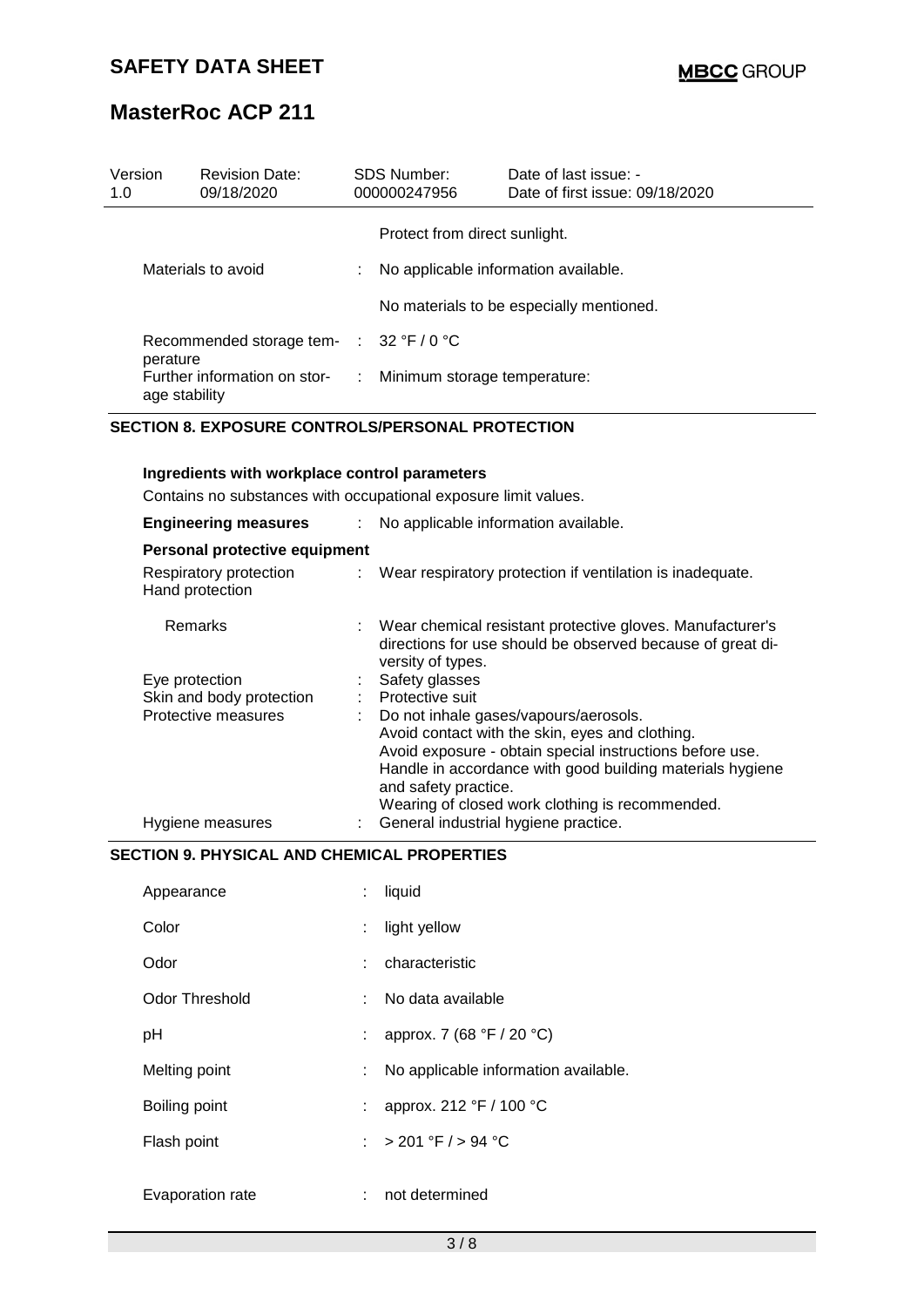| Version<br>1.0 | <b>Revision Date:</b><br>09/18/2020                 |               | SDS Number:<br>000000247956       | Date of last issue: -<br>Date of first issue: 09/18/2020 |
|----------------|-----------------------------------------------------|---------------|-----------------------------------|----------------------------------------------------------|
|                |                                                     |               |                                   |                                                          |
|                | Upper explosion limit / Upper<br>flammability limit | $\sim 100$    |                                   | No applicable information available.                     |
|                | Lower explosion limit / Lower<br>flammability limit | $\mathcal{L}$ |                                   | No applicable information available.                     |
|                | Vapor pressure                                      | ÷             | < 17.5 mmHg (68 °F / 20 °C)       |                                                          |
|                | Relative vapor density                              | ÷             | not determined                    |                                                          |
|                | Relative density                                    |               |                                   | No applicable information available.                     |
|                | Density                                             |               | approx. 1.3 g/cm3 (68 °F / 20 °C) |                                                          |
|                | <b>Bulk density</b>                                 |               | not applicable                    |                                                          |
|                | Solubility(ies)<br>Water solubility                 | ÷             | completely soluble                |                                                          |
|                | Solubility in other solvents                        | ÷             |                                   | No applicable information available.                     |
|                | Autoignition temperature                            | ÷             | not determined                    |                                                          |
|                | Decomposition temperature                           |               | scribed/indicated.                | No decomposition if stored and handled as pre-           |
|                | Viscosity<br>Viscosity, dynamic                     | ÷             |                                   | approx. 250 mPa.s (68 °F / 20 °C)                        |
|                | Viscosity, kinematic                                | ÷             |                                   | No applicable information available.                     |
|                | <b>Explosive properties</b>                         | ÷             | Not explosive<br>Not explosive    |                                                          |
|                | Oxidizing properties                                |               | not fire-propagating              |                                                          |
|                | Sublimation temperature                             |               |                                   | No applicable information available.                     |
|                | Molecular weight                                    |               | No data available                 |                                                          |
|                | Metal corrosion rate                                |               | No corrosive effect on metal.     |                                                          |

## **SECTION 10. STABILITY AND REACTIVITY**

| Reactivity<br>Chemical stability<br>Possibility of hazardous reac-<br>tions | : No decomposition if stored and applied as directed.<br>No decomposition if stored and applied as directed.<br>Stable under recommended storage conditions.<br>No hazards to be specially mentioned. |
|-----------------------------------------------------------------------------|-------------------------------------------------------------------------------------------------------------------------------------------------------------------------------------------------------|
| Conditions to avoid<br>Incompatible materials                               | See SDS section 7 - Handling and storage.<br>Strong acids<br>Strong bases                                                                                                                             |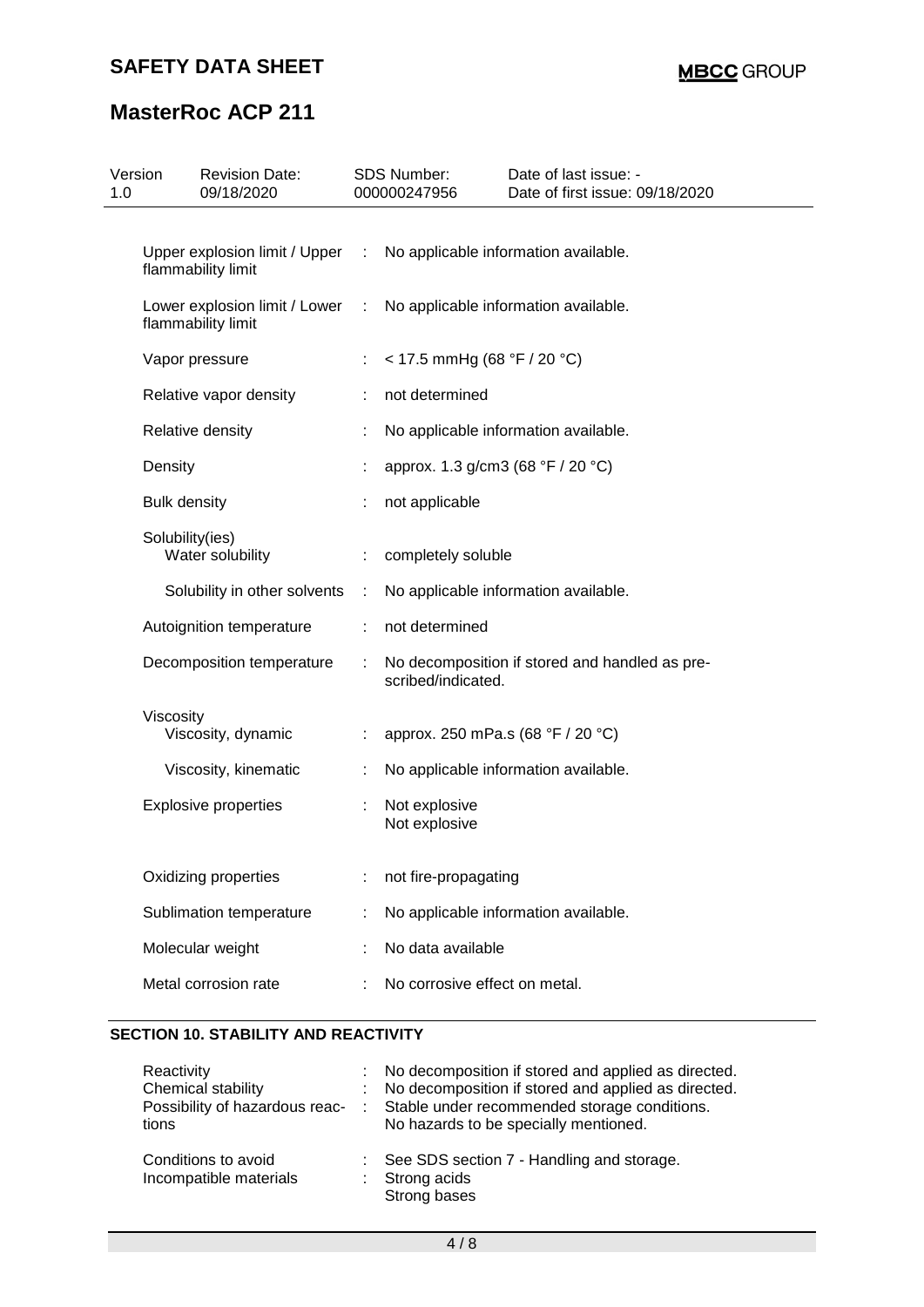| Version<br>1.0 |                                                                                    | <b>Revision Date:</b><br>09/18/2020                                                 |    | <b>SDS Number:</b><br>000000247956                                                                                                         | Date of last issue: -<br>Date of first issue: 09/18/2020 |  |
|----------------|------------------------------------------------------------------------------------|-------------------------------------------------------------------------------------|----|--------------------------------------------------------------------------------------------------------------------------------------------|----------------------------------------------------------|--|
|                | Hazardous decomposition<br>products                                                |                                                                                     |    | Strong oxidizing agents<br>Strong reducing agents<br>No hazardous decomposition products if stored and handled<br>as prescribed/indicated. |                                                          |  |
|                |                                                                                    | <b>SECTION 11. TOXICOLOGICAL INFORMATION</b>                                        |    |                                                                                                                                            |                                                          |  |
|                |                                                                                    | <b>Acute toxicity</b><br>Not classified based on available information.             |    |                                                                                                                                            |                                                          |  |
|                | Product:                                                                           |                                                                                     |    |                                                                                                                                            |                                                          |  |
|                |                                                                                    | Acute oral toxicity                                                                 | ÷  |                                                                                                                                            | Remarks: No applicable information available.            |  |
|                |                                                                                    | Acute inhalation toxicity                                                           | ÷  |                                                                                                                                            | Remarks: No applicable information available.            |  |
|                |                                                                                    | Acute dermal toxicity                                                               | ÷. |                                                                                                                                            | Remarks: No applicable information available.            |  |
|                |                                                                                    | <b>Skin corrosion/irritation</b><br>Not classified based on available information.  |    |                                                                                                                                            |                                                          |  |
|                |                                                                                    | Serious eye damage/eye irritation<br>Not classified based on available information. |    |                                                                                                                                            |                                                          |  |
|                | <b>Respiratory or skin sensitization</b>                                           |                                                                                     |    |                                                                                                                                            |                                                          |  |
|                | <b>Skin sensitization</b><br>Not classified based on available information.        |                                                                                     |    |                                                                                                                                            |                                                          |  |
|                | <b>Respiratory sensitization</b><br>Not classified based on available information. |                                                                                     |    |                                                                                                                                            |                                                          |  |
|                | <b>Germ cell mutagenicity</b><br>Not classified based on available information.    |                                                                                     |    |                                                                                                                                            |                                                          |  |
|                | Carcinogenicity<br>Not classified based on available information.                  |                                                                                     |    |                                                                                                                                            |                                                          |  |
|                | <b>Reproductive toxicity</b><br>Not classified based on available information.     |                                                                                     |    |                                                                                                                                            |                                                          |  |
|                |                                                                                    | <b>STOT-single exposure</b><br>Not classified based on available information.       |    |                                                                                                                                            |                                                          |  |
|                |                                                                                    | <b>STOT-repeated exposure</b><br>Not classified based on available information.     |    |                                                                                                                                            |                                                          |  |
|                |                                                                                    | <b>Aspiration toxicity</b><br>Not classified based on available information.        |    |                                                                                                                                            |                                                          |  |
|                | Product:                                                                           | No aspiration hazard expected.                                                      |    |                                                                                                                                            |                                                          |  |
|                |                                                                                    | <b>Further information</b>                                                          |    |                                                                                                                                            |                                                          |  |
|                | Product:                                                                           |                                                                                     |    |                                                                                                                                            |                                                          |  |
|                | Remarks                                                                            |                                                                                     |    | No data available                                                                                                                          |                                                          |  |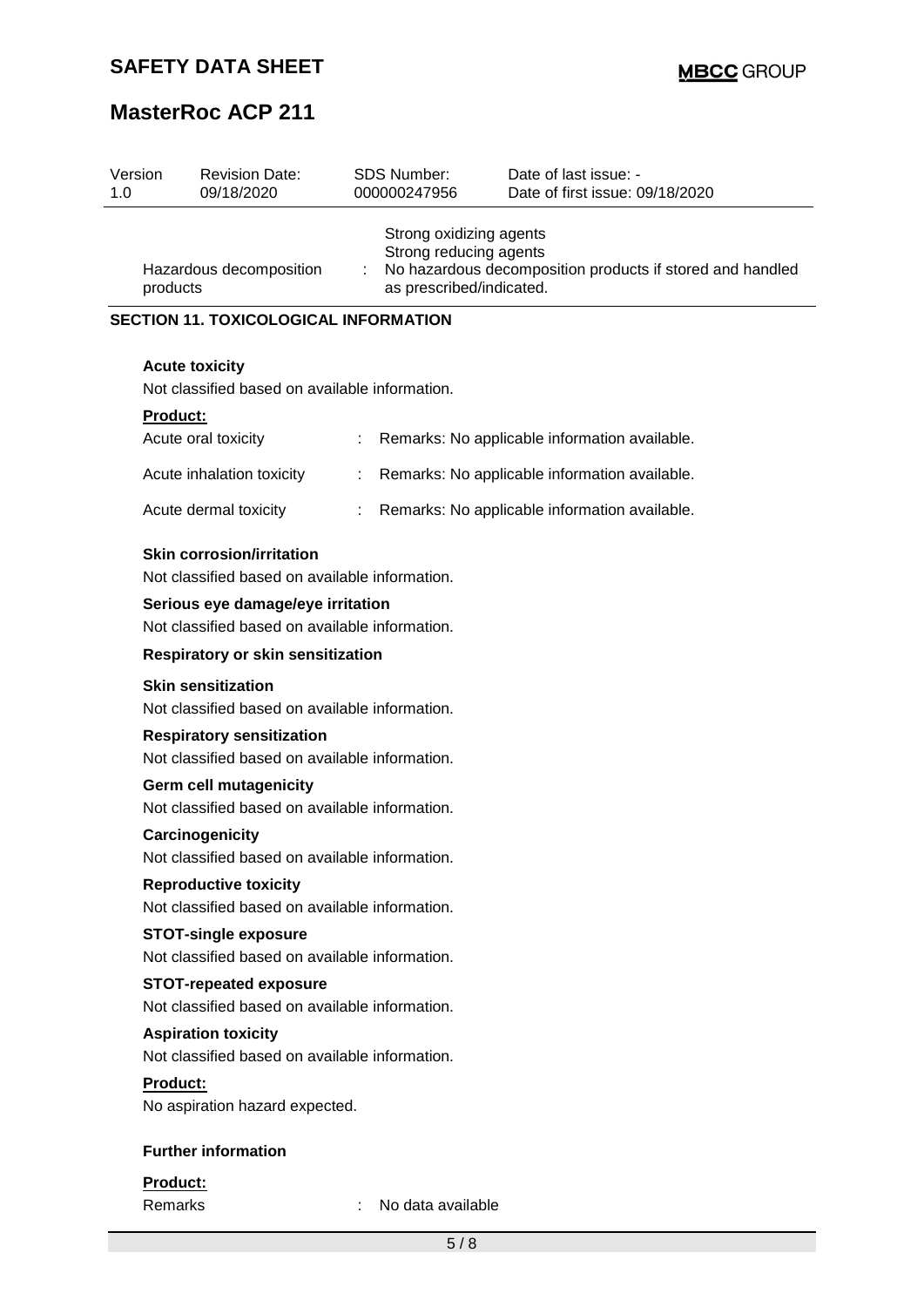| Version<br>1.0            | <b>Revision Date:</b><br>09/18/2020                   | <b>SDS Number:</b><br>000000247956           | Date of last issue: -<br>Date of first issue: 09/18/2020                                                                                                                                     |
|---------------------------|-------------------------------------------------------|----------------------------------------------|----------------------------------------------------------------------------------------------------------------------------------------------------------------------------------------------|
|                           |                                                       |                                              |                                                                                                                                                                                              |
|                           | <b>SECTION 12. ECOLOGICAL INFORMATION</b>             |                                              |                                                                                                                                                                                              |
| <b>Ecotoxicity</b>        | No data available                                     |                                              |                                                                                                                                                                                              |
|                           | Persistence and degradability<br>No data available    |                                              |                                                                                                                                                                                              |
|                           | <b>Bioaccumulative potential</b><br>No data available |                                              |                                                                                                                                                                                              |
|                           | <b>Mobility in soil</b><br>No data available          |                                              |                                                                                                                                                                                              |
|                           | Other adverse effects                                 |                                              |                                                                                                                                                                                              |
| <b>Product:</b><br>mation | Additional ecological infor-                          | harmful to aquatic organisms.<br>components. | There is a high probability that the product is not acutely<br>The product has not been tested. The statements on ecotoxi-<br>cology have been derived from the properties of the individual |

## **SECTION 13. DISPOSAL CONSIDERATIONS**

| <b>Disposal methods</b> |                                                                                                                                            |
|-------------------------|--------------------------------------------------------------------------------------------------------------------------------------------|
| Waste from residues     | Dispose of in accordance with national, state and local regula-<br>tions.                                                                  |
|                         | Do not discharge into drains/surface waters/groundwater.<br>Residues should be disposed of in the same manner as the<br>substance/product. |
| Contaminated packaging  | Contaminated packaging should be emptied as far as possible<br>and disposed of in the same manner as the sub-<br>stance/product.           |

### **SECTION 14. TRANSPORT INFORMATION**

## **International Regulations**

**UNRTDG** Not regulated as a dangerous good

### **IATA-DGR**

Not regulated as a dangerous good

## **IMDG-Code**

Not regulated as a dangerous good

## **Transport in bulk according to Annex II of MARPOL 73/78 and the IBC Code**

Not applicable for product as supplied.

### **Domestic regulation**

#### **49 CFR**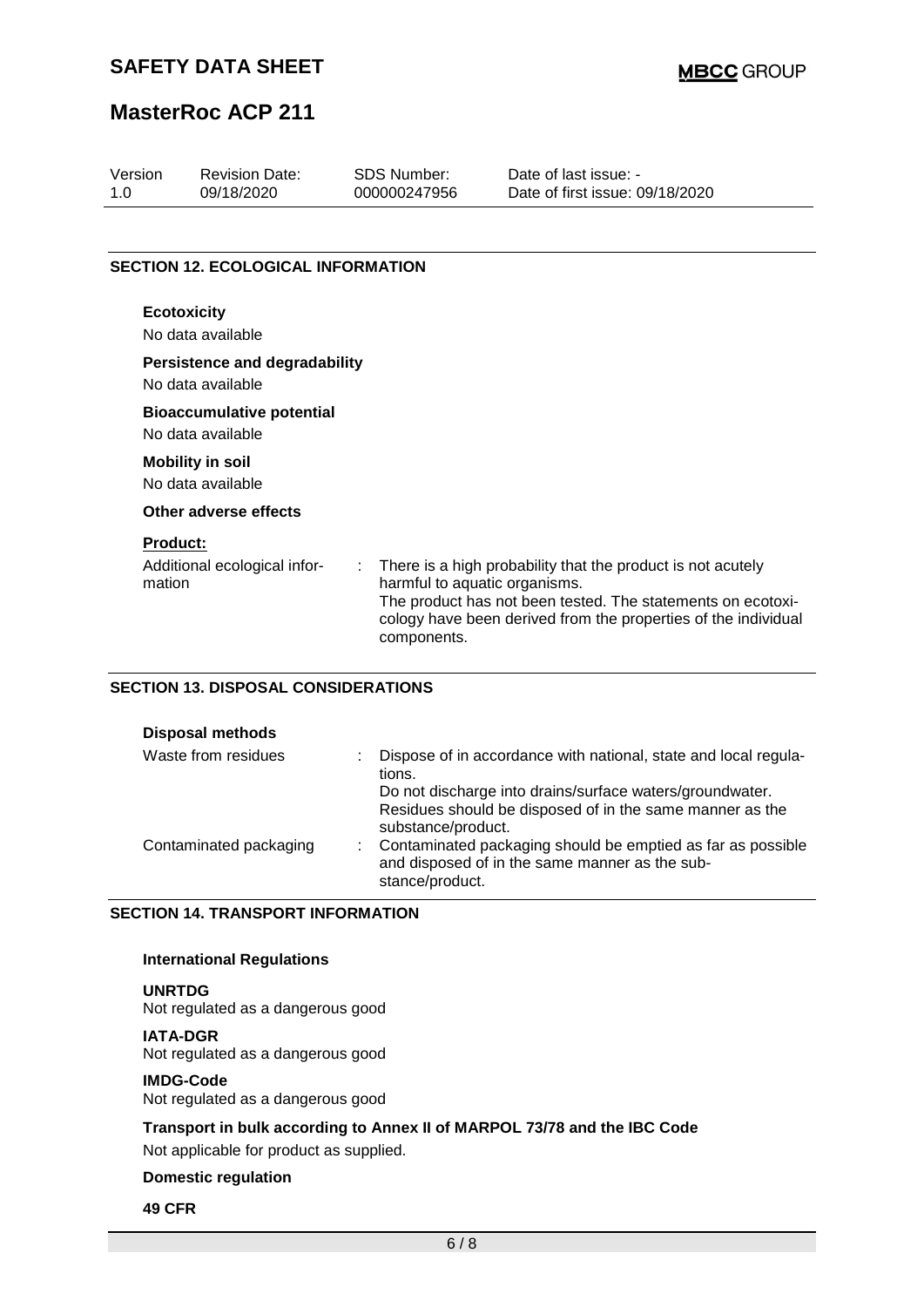## **SAFETY DATA SHEET**

## **MasterRoc ACP 211**

| Version | <b>Revision Date:</b> | SDS Number:  | Date of last issue: -           |  |
|---------|-----------------------|--------------|---------------------------------|--|
| 1.0     | 09/18/2020            | 000000247956 | Date of first issue: 09/18/2020 |  |
|         |                       |              |                                 |  |

Not regulated as a dangerous good

#### **SECTION 15. REGULATORY INFORMATION**

### **The ingredients of this product are reported in the following inventories:** TSCA : Con the inventory, or in compliance with the inventory

### **SECTION 16. OTHER INFORMATION**



**NFPA 704: HMIS® IV:**





HMIS® ratings are based on a 0-4 rating scale, with 0 representing minimal hazards or risks, and 4 representing significant hazards or risks. The "\*" represents a chronic hazard, while the "/" represents the absence of a chronic hazard.

### **Full text of other abbreviations**

AICS - Australian Inventory of Chemical Substances; ASTM - American Society for the Testing of Materials; bw - Body weight; CERCLA - Comprehensive Environmental Response, Compensation, and Liability Act; CMR - Carcinogen, Mutagen or Reproductive Toxicant; DIN - Standard of the German Institute for Standardisation; DOT - Department of Transportation; DSL - Domestic Substances List (Canada); ECx - Concentration associated with x% response; EHS - Extremely Hazardous Substance; ELx - Loading rate associated with x% response; EmS - Emergency Schedule; ENCS - Existing and New Chemical Substances (Japan); ErCx - Concentration associated with x% growth rate response; ERG - Emergency Response Guide; GHS - Globally Harmonized System; GLP - Good Laboratory Practice; HMIS - Hazardous Materials Identification System; IARC - International Agency for Research on Cancer; IATA - International Air Transport Association; IBC - International Code for the Construction and Equipment of Ships carrying Dangerous Chemicals in Bulk; IC50 - Half maximal inhibitory concentration; ICAO - International Civil Aviation Organization; IECSC - Inventory of Existing Chemical Substances in China; IMDG - International Maritime Dangerous Goods; IMO - International Maritime Organization; ISHL - Industrial Safety and Health Law (Japan); ISO - International Organisation for Standardization; KECI - Korea Existing Chemicals Inventory; LC50 - Lethal Concentration to 50 % of a test population; LD50 - Lethal Dose to 50% of a test population (Median Lethal Dose); MARPOL - International Convention for the Prevention of Pollution from Ships; MSHA - Mine Safety and Health Administration; n.o.s. - Not Otherwise Specified; NFPA - National Fire Protection Association; NO(A)EC